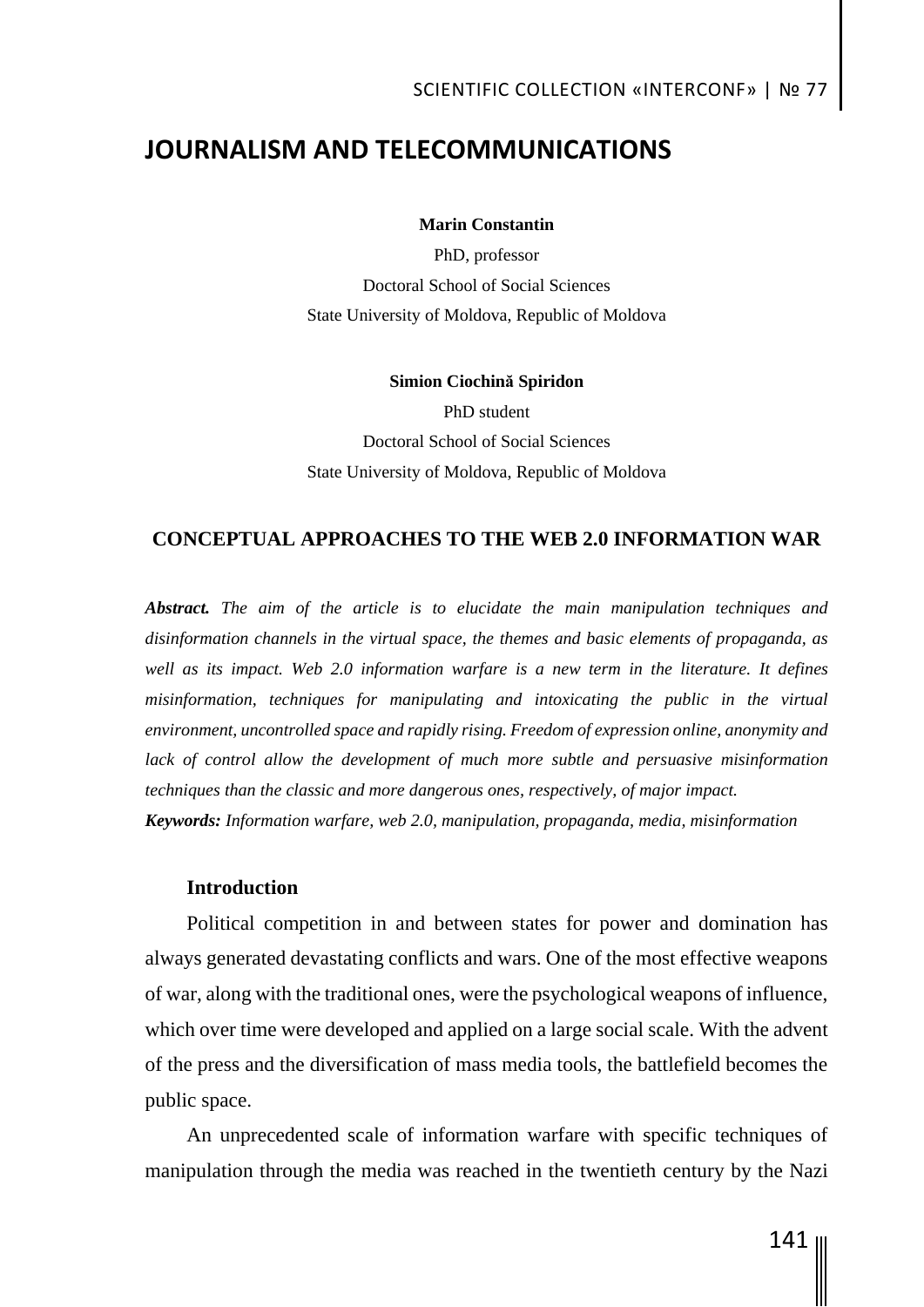## SCIENCE, EDUCATION, INNOVATION: TOPICAL ISSUES AND MODERN ASPECTS

and Soviet regimes. This was followed by the Cold War between the Washington and the Kremlin, which, with the fall of the Iron Curtain and the collapse of the Soviet empire, but also the development of new information technologies, evolved into a so-called information war - web 2.0.

The methods and techniques of waging a web 2.0 information war are to the detriment of the media and society, generating hatred, misunderstanding and cognitive dissonance. The methods of manipulation are different, but the goal is only one - to maintain power and influence over the masses at any cost. Thus, it is important to establish what are the premises of the information war, what are its effects, what are the components of web 2.0 war, who and how manipulates the masses through the media, what are the main techniques of manipulation, which is the external and internal factor of misinformation in the Republic of Moldova, but also how the media war can be stopped.

### **Conceptual approaches to the web 2.0 information war**

The notion of information warfare first appeared during the Cold War, when the media were involved in promoting the ideas of US and USSR political leaders, which aimed to both consolidate political power and create stereotypes among society. However, if during the Cold War, manipulation through the media was not camouflaged and went straight, then with the development of new information technologies it moved to a new level, called in the academic environment "Web 2.0 Manipulation". This new era of misinformation is subtle and persuasive, with techniques through which politicians manipulate, creating false news or distracting citizens from the problems and mistakes they make.

The phenomenon of the impact of information in the social and humanities, as well as the dangers of misinformation, has been and is an object of study for many researchers. It should be noted that the notion of "information war", as well as the derivatives of this term ("psychological warfare", "confrontation of information", "impact of information", "information and psychological functioning", etc.) is relatively new. The term "information war" first appeared in the 70s of the century. twentieth century, and the theoretical conceptualization of this theme is usually associated with the name of Thomas P. Rona [1], a former adviser to the Ministry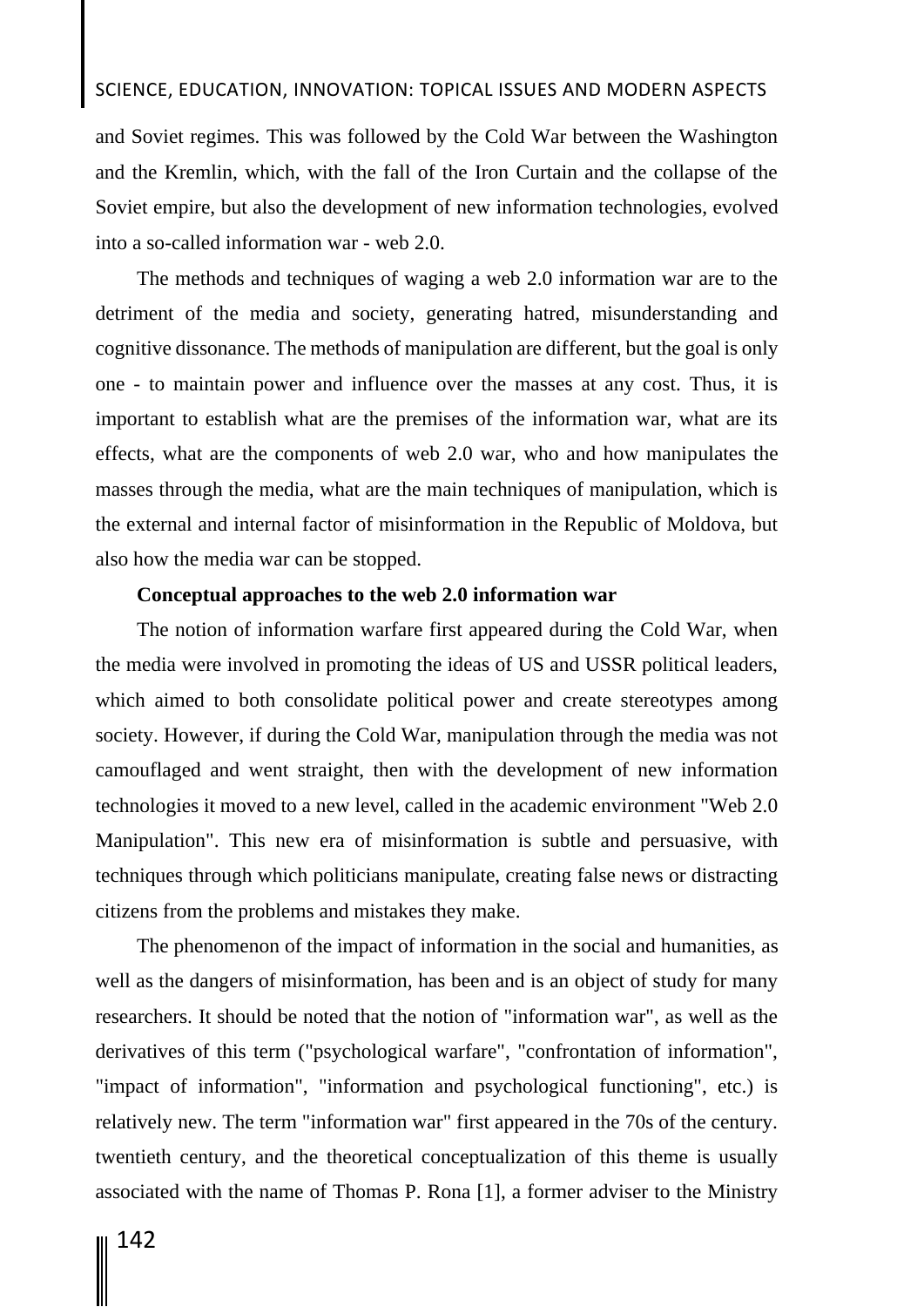of Defense in Washington. In his work he defined "information" as the weakest link in the armed and defense forces, but he also spoke about the importance of information flows for enemy actions and the analysis of internal and external information. Rona refers for the first time to all those aspects that today underlie the information war: increasing the volume and diversification of the information flow, the difficulty of accessing truthful information, the increasing appearance of seemingly correct and authentic information, but which in reality are false .

Also among the first researchers to describe the phenomenon of information warfare are George J. Stein and Renée Shafransky [2]. In his 1995 article, "Information Warfare", J. Stein [3] argues that the phenomenon of information warfare is the result of securing national objectives through information. He also emphasizes that the information war is an ideological and epistemological one, because it focuses on the way people think and make decisions. But, as we see, the research that was done almost 20 years ago, the sphere of decision-making was clearly defined as a sphere of military and defense interests. Therefore, the definition of the targets of an information war becomes easy to understand: reason and the human being, but also in particular is focused on the fight between the actors who make key decisions.

In his theories, J. Stein also discusses the problems of the revolution in military affairs and argues that many new technologies have already accidentally become military applications. "The Internet was the result of the need for communication security. Then it spread to universities, then all over the world. Nobody controls the internet today ", the researcher claims. Stein's concepts refer to a new stage of information warfare, which was catalyzed by the development of new communication technologies in virtual space. Also in it we find the first ideas that the virtual war will not be a war with weapons, but one that is expanding at a rapid pace, with procedures for manipulating human consciousness.

For his part, R. Shafransky describes in his work "Neocortical warfare? The acme of skill "[2], the importance of the rational dimension and of the changes of values, that the new communicative era can bring. He considers that the object of the information war consists in forcing the opponent, ie the receiver / citizen, by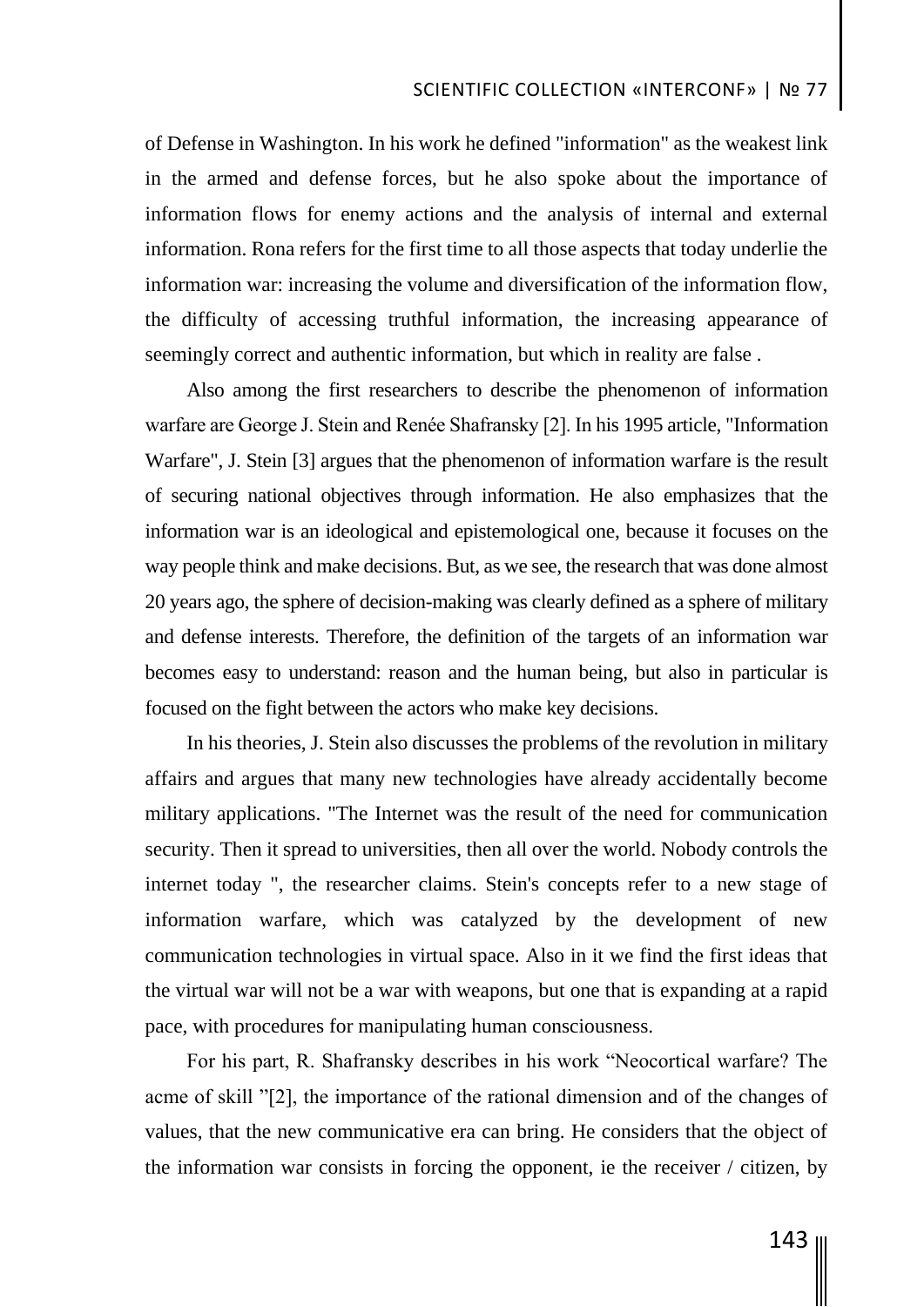## SCIENCE, EDUCATION, INNOVATION: TOPICAL ISSUES AND MODERN ASPECTS

subjecting him to listen to our will. In his paper, he concludes: "Knowing the values of the enemy (of the average citizen) and using a representative system, such as the media, allows values to be changed, through direct communication with the enemy's brain, using verbal and nonverbal language. to the enemy himself ".

Another researcher who laid the foundations of the theory and evolution of information warfare is J. Arquilla. He was the one who developed the American concepts about the information war, and through his research he started the creation of the US information strategy. For Arquilla, the term "information war" is too broad in an attempt to cover all theoretical aspects, so he narrows down the concepts and refers in his works to technical issues and security vulnerabilities in virtual space. Thus, Arquilla characterizes the evolution of modern conflict, as one located between two poles: Cyberwar (cyber warfare) and network warfare [4]. He defines Cyberwar as a conflict of medium and high intensity, and network warfare as a conflict and operations of low intensity and different from the notion of war. In the latter case, no hierarchical forms of organization and communication strategies apply, and network warfare completely changes the essence of the threats, roles and purposes of information warfare.

Another aspect that was the theoretical and conceptual basis of the information society and the emergence of a new type of communication war, as a fundamental new stage of social and civilizing development, in which knowledge and possession of information will play a key role in building social structure are described in the works of such authors as M. Castells, G. Bechmann, M. McLuhan, F. Machlup, L. Niklas, F. Webster. The studies of these researchers are socio-philosophical in nature and are devoted to the formation of the scientific and theoretical paradigm of the post-industrial knowledge society (network society).

The next stage of scientific and theoretical understanding is the attempt to theoretically and methodologically conceptualize the term information war, as a way of influencing public opinion. A theoretical name of this phenomenon, usually, of "psychological warfare", where the main objective of the aggressor (the initiator of psychological warfare) is the repression of acts of will (demoralization) and the destruction of values. A descriptive analysis of the forms and methods of conducting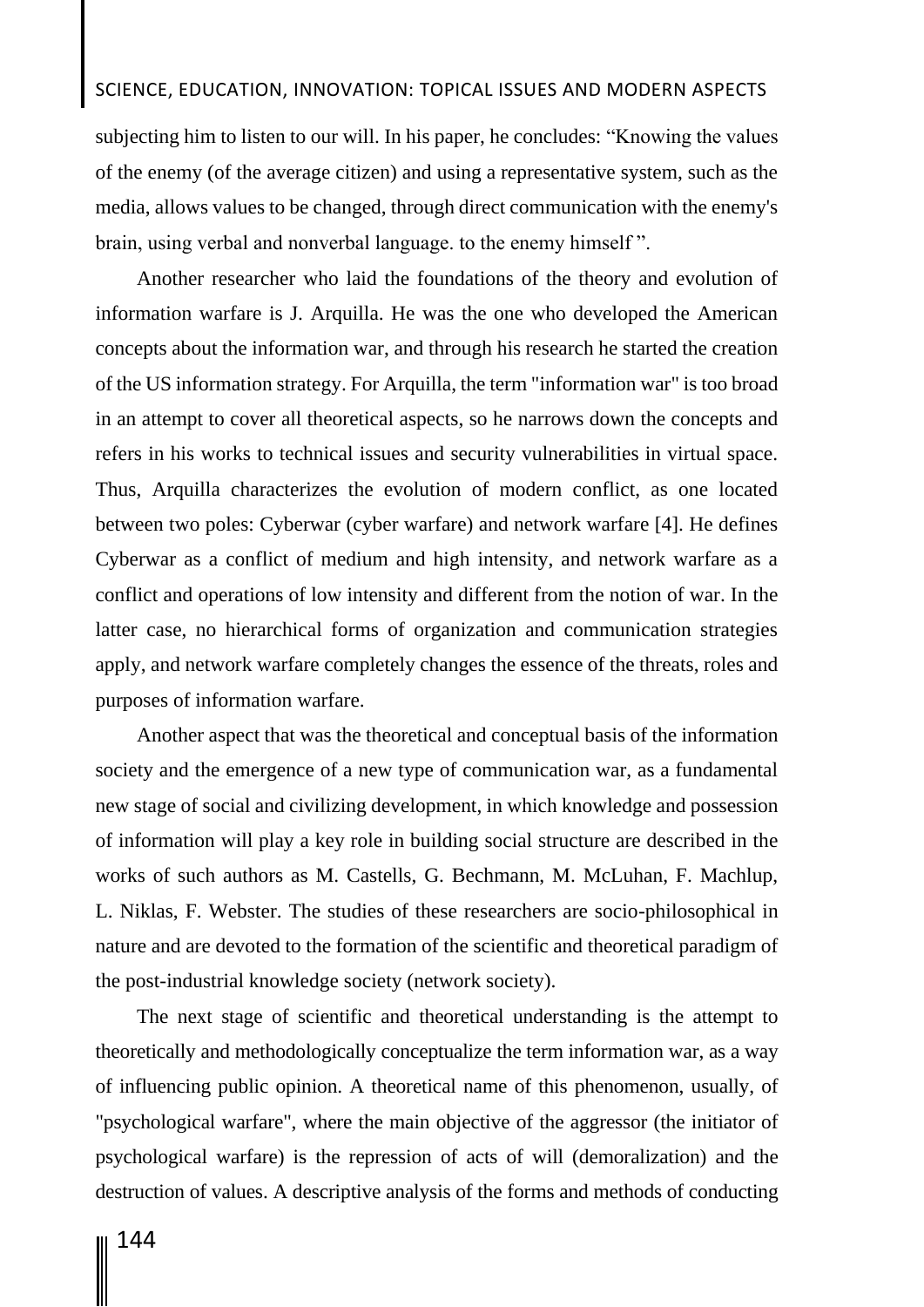a psychological war was reflected in the works of P. Liebnger [7], Gh. Pocepțov or G. Karaiani.

The role of the media in the information war, in the context of political and geo-political confrontations, has been studied by scientists such as P. Bourdieu, G. Schiller, M. Fassler [8]. These authors portray aspects of the manipulative influence on mass consciousness through the information policy pursued by the media.

Web 2.0 is not just a new version of the Web. Don Tapscott preferred to rename it by replacing the term Web 2.0 with wikinomics, considering it useful to highlight the primary role of the simple tools of the given application, which contribute to the increase of online collaboration. For other researchers, the notion of collective intelligence has served to translate the particularities of the current Web. In essence, this product has as its basic functional principle the activities in the digital space of a large number of Internet users, focused on using its dimension of interactive collaboration. Approached as a dynamic platform, the Web is the environment for searching, publishing and editing information at any time. On his blog, Tom O'Reilly, the organizer of the first Web 2.0 concept popularization conference (October 5-7, 2004, San Francisco), mentioned that definitions are linguistic constructions that serve to explain objects. Web 2.0 cannot be considered or interpreted as an object, because it is an important moment of transition to a new era, with new actors and new rules.

Currently, we can talk about an accelerated growth in the number of sites. According to estimates from June 2015, about 863 million web pages could be accessed in the global network. Despite the great diversity, the sites were classified according to several criteria. One of them is the way of creation, through which we distinguish the two categories of sites: static (created on the principles of Web 1.0, we can only find information) and dynamic (created on the principles of Web 2.0, they are participatory). Content-sharing sites, recently launched (YouTube - in 2005, Flickr - in 2004), are part of the category of dynamic sites and express the trend of exploiting the best qualities of the Web 2.0 application. The platform structure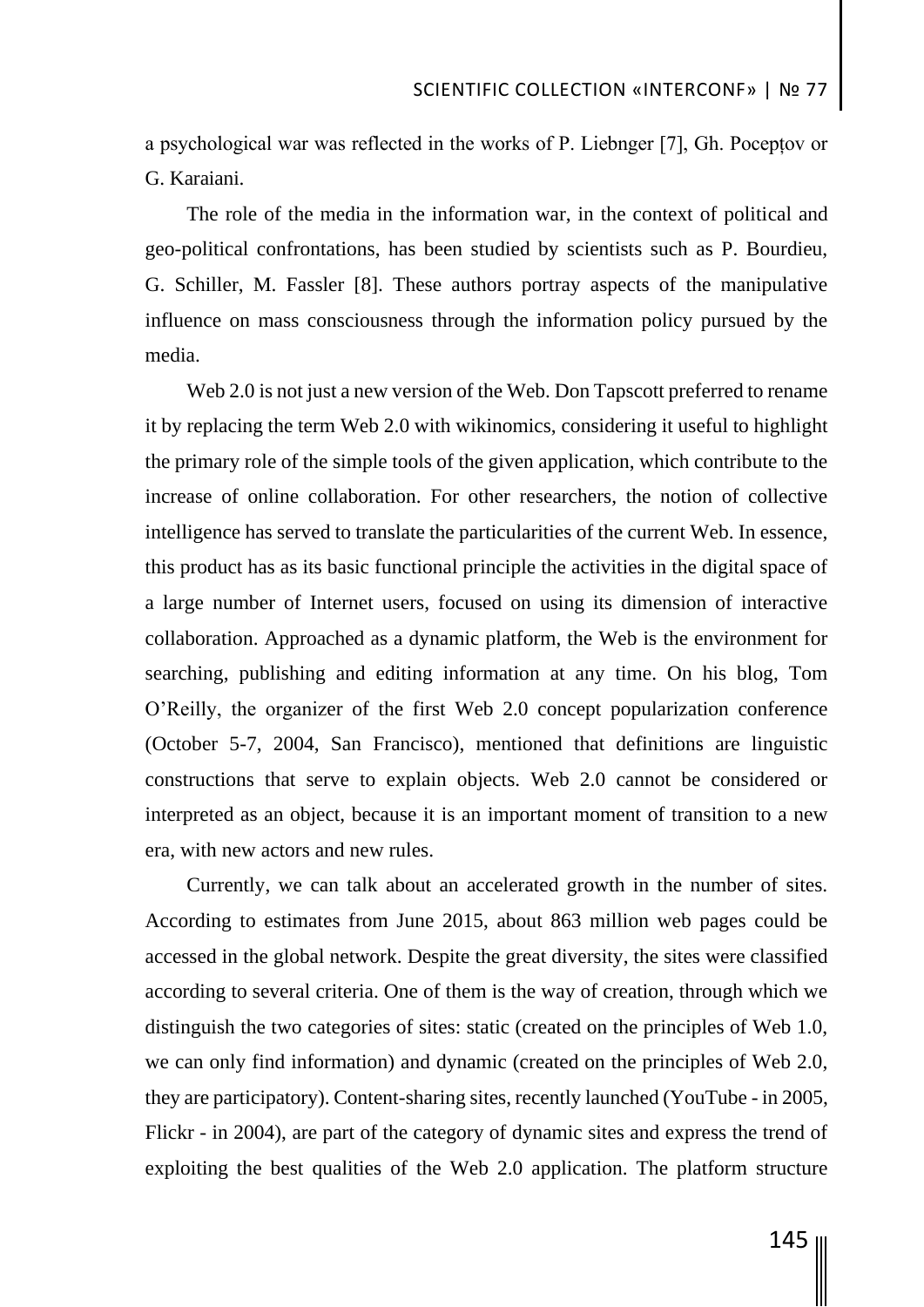## SCIENCE, EDUCATION, INNOVATION: TOPICAL ISSUES AND MODERN ASPECTS

allows the active involvement of Internet users in the communication process, participation in content modification by posting information in various formats (photos, music, video images).

### **Conclusions**

The information war has penetrated all areas, such as politics, economics or the military. The use of new tools has long exceeded the limits, and the difference between truth and falsehood is increasingly difficult to grasp.

Certainly, the situation of the media in the Republic of Moldova remains quite complicated, and the interventions of foreign manipulation through New media are increasingly aggressive. Some of the challenges come on the foreign chain, propaganda through the Russian press. The study of these manipulation strategies becomes even more important, because the information war that Chisinau is facing is difficult to stop and directly influences the mentality and values of its citizens. A small state, such as our country, does not yet have the possibility to retaliate against this unarmed war, but which can lead to total control over the country, and the ignorance of the Moldovan political class can lead to the loss of this fight.

Currently, the Republic of Moldova does not have a defense strategy against new type of manipulation, and the target of media attacks often exceeds the limits. At the same time, the rapid evolutions of the new information technologies have not been extensively and thoroughly studied in our country. The future doctoral thesis and the case study of the Republic of Moldova will contribute to an awareness of the dangers of Web 2.0 manipulation, and the results of this paper can be used to develop several strategies to combat propaganda.

#### **References:**

- 1. THOMAS P. RONA. Weapon Systems and Information War. Seattle. Boeing Aerospace Co. 1976.
- 2. SZAFRANSKI R. Neocortical warfare? The acme of skill // In Athena's camp. Santa Monica. 1997.
- 3. STEIN G. J. Information Warfare. Washington. Airpower Journal. 1995.
- 4. ARQUILLA J., RONFELDT D. The advent of netwar. Santa Monica. 2003.